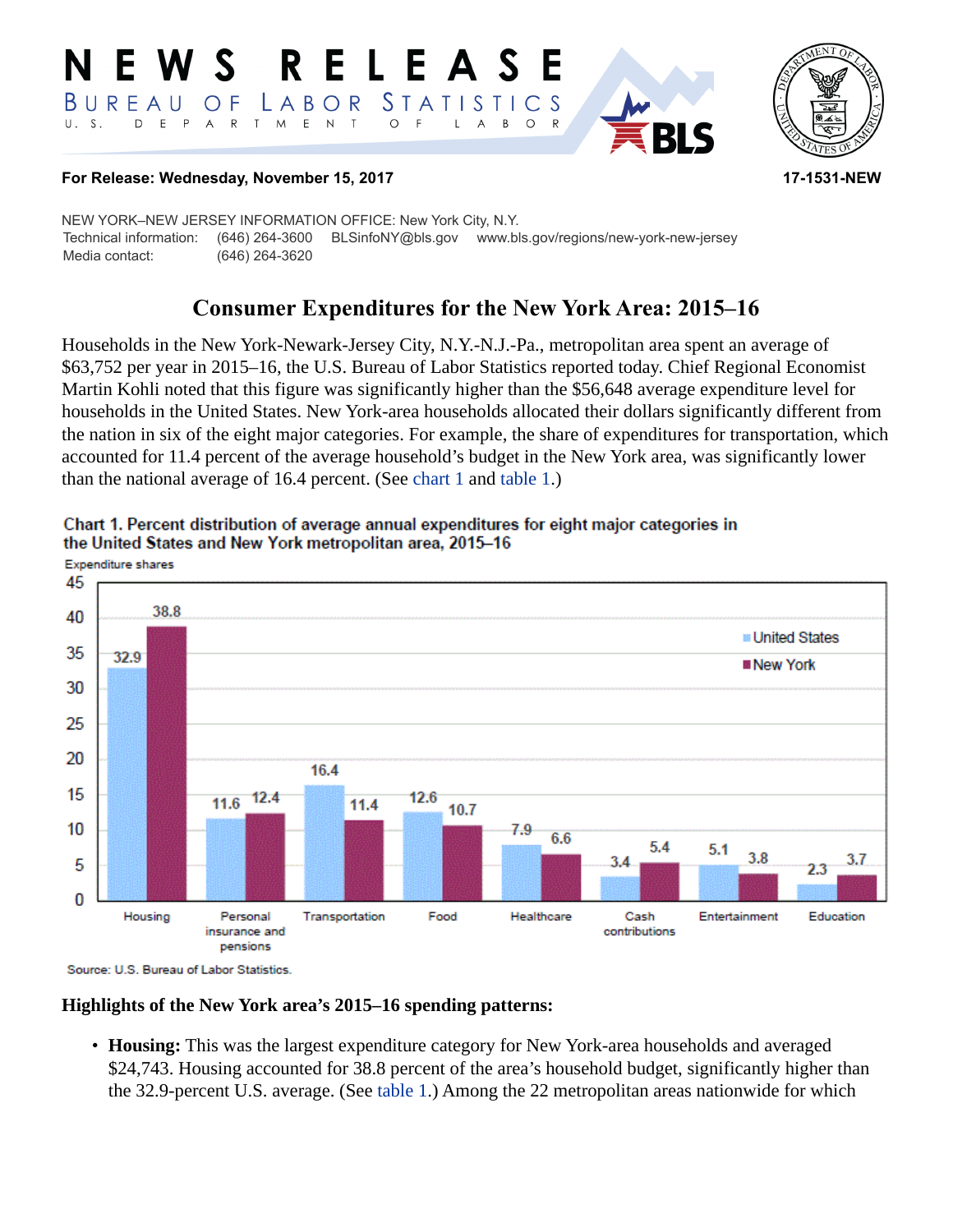data were available, New York was 1 of 9 areas to have a housing expenditure share that was significantly higher than the national average. Housing expenditures shares among the 22 areas nationwide ranged from 40.3 percent in San Francisco to 30.3 percent in Detroit. (See [table 2](#page-4-0).)

- **Transportation:** New York-area households spent 11.4 percent of their budgets on transportation, significantly lower than the national average of 16.4 percent. Of the \$7,280 in annual transportation expenditures in New York, 80.5 percent was spent buying and maintaining private vehicles; this compared to the national average of 93.1 percent. New York-area households spent \$1,422, or 19.5 percent, of their transportation budget on public and other transportation; nationally, the average was \$642, or 6.9 percent, of a household's transportation budget.
- **Food:** The portion of a New York household's budget spent on food, 10.7 percent, was significantly lower than the 12.6-percent U.S. average. New York-area households spent \$3,840, or 56.5 percent, of their food dollars on food at home and \$2,956 (43.5 percent) on food away from home. In comparison, the average U.S. household spent 56.7 percent of its food budget on food at home and 43.3 percent on food away from home.

# **Additional information**

Data in this release are from the Consumer Expenditure Survey (CE), which the U.S. Census Bureau conducts for the U.S. Bureau of Labor Statistics. The data in this release were averaged over a 2-year period, 2015 and 2016.

A household in the CE survey is defined as a consumer unit which includes families, single persons living alone or sharing a household with others but who are financially independent, or two or more persons living together who share expenses. The terms household or consumer unit are used interchangeably for convenience.

Differences in spending among metropolitan areas may reflect differences in the cost of living, but they also may reflect other causes. Spending differences may result from different consumer preferences or variations in demographic characteristics, such as household size, age, or income levels. However, expenditure shares, or the percentage of a household's budget spent on a particular category, can be used to compare spending patterns across areas. Sample sizes for the metropolitan areas are much smaller than for the nation, so the U.S. estimates and year-to-year changes are more reliable than those for the metropolitan areas. Users should also keep in mind that prices for many goods and services have changed since the survey was conducted.

A value that is statistically different from another does not necessarily mean that the difference has economic or practical significance. Statistical significance is concerned with our ability to make confident statements about a universe based on a sample. A large difference between two values may not be statistically significant, while a small difference could be significant; both the sample size and the variation among the values in the sample affect the relative error of the estimates.

For additional technical and related information, see [www.bls.gov/opub/hom/homch16.htm](https://www.bls.gov/opub/hom/homch16.htm). Data for the nation, the four geographic regions of the U.S., and 22 metropolitan areas nationwide are available at [www.bls.gov/cex/tables.htm.](https://www.bls.gov/cex/tables.htm) Metropolitan definitions used in the survey are available at [www.bls.gov/cex/](https://www.bls.gov/cex/ce_msa_201516.htm) [ce\\_msa\\_201516.htm](https://www.bls.gov/cex/ce_msa_201516.htm). The metropolitan area discussed in this release is New York-Newark-Jersey City, N.Y.- N.J.-Pa. Metropolitan Statistical Area which comprises Bronx, Dutchess, Kings, Nassau, New York, Orange, Putnam, Queens, Richmond, Rockland, Suffolk, and Westchester Counties in New York; Bergen, Essex, Hudson, Hunterdon, Middlesex, Monmouth, Morris, Ocean, Passaic, Somerset, Sussex, and Union Counties in New Jersey; and Pike County in Pennsylvania. Metropolitan area news releases for the Consumer Expenditure Survey are available at [www.bls.gov/regions/subjects/consumer-spending.htm](https://www.bls.gov/regions/subjects/consumer-spending.htm)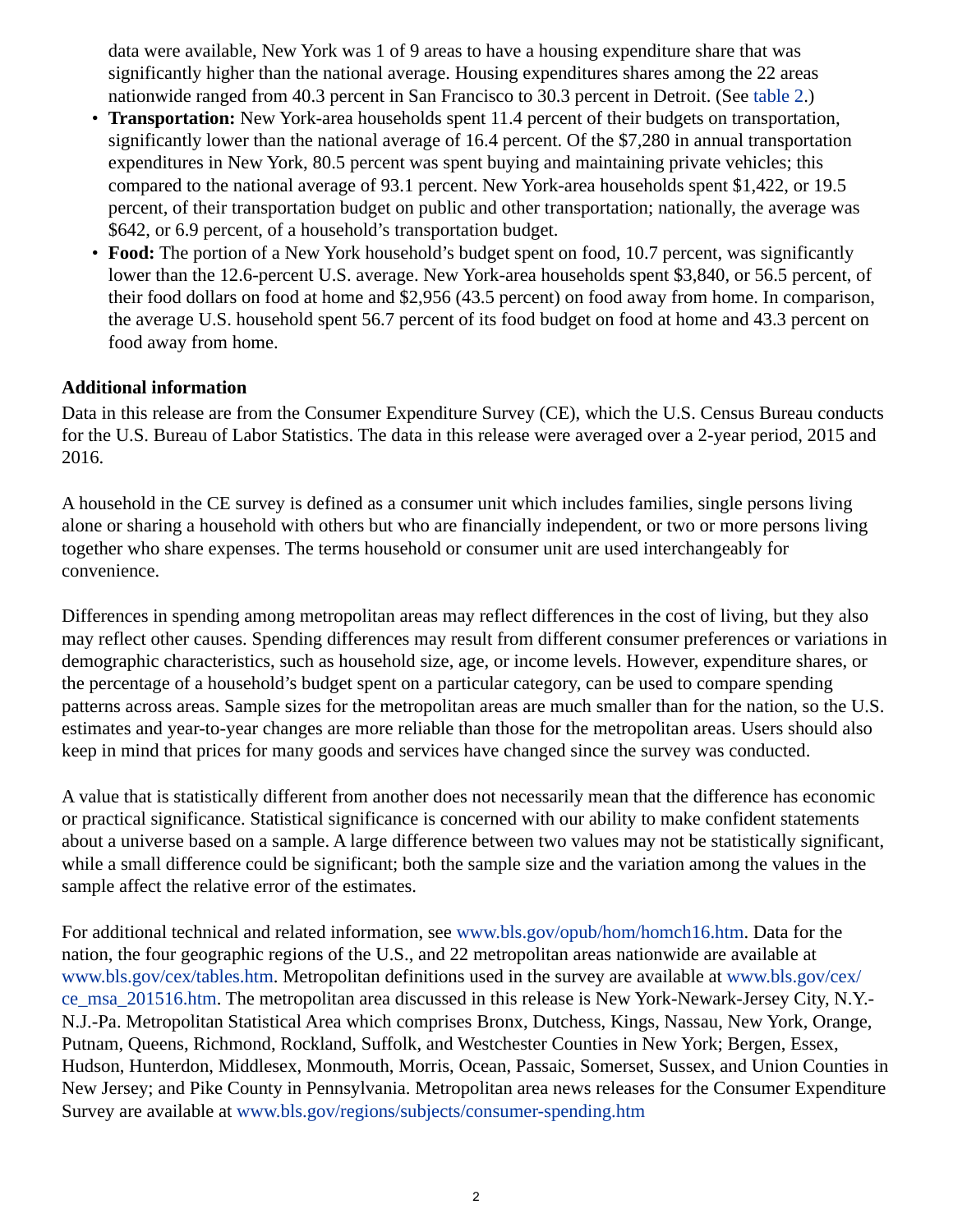Information in this release will be made available to sensory impaired individuals upon request. Voice phone: 202-691-5200; Federal Relay Service: 800-877-8339.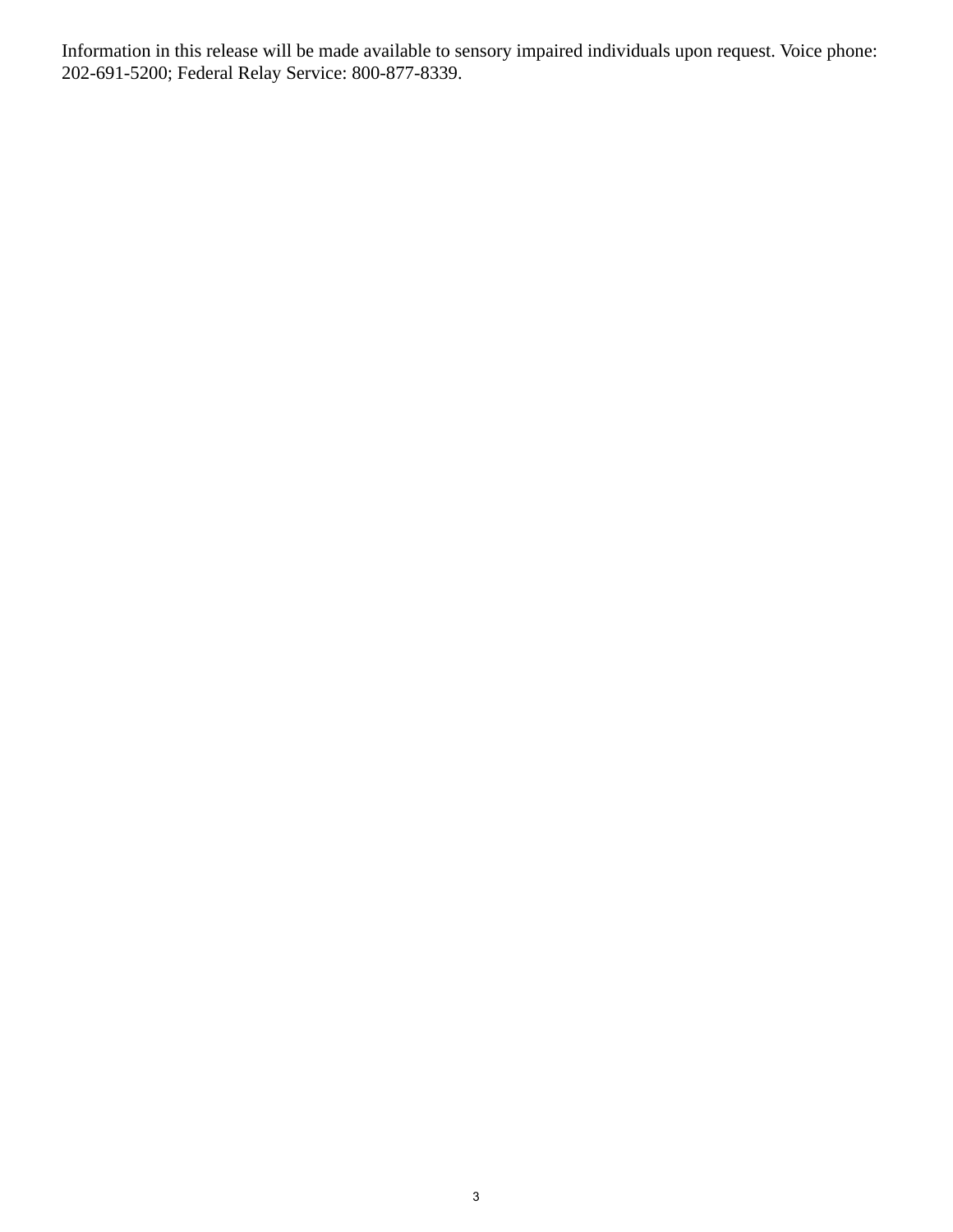## <span id="page-3-0"></span>Table 1. Average annual expenditures, characteristics, and percent distributions, United States and New York metropolitan area, 2015-16

| Category                              | United<br><b>States</b> | New York  |
|---------------------------------------|-------------------------|-----------|
| <b>Consumer unit characteristics:</b> |                         |           |
|                                       | \$72,156                | \$87,106  |
|                                       | 50.7                    | 52.1      |
| Average number in consumer unit:      |                         |           |
|                                       | 2.5                     | 2.5       |
|                                       | 0.6                     | 0.6       |
|                                       | 0.4                     | 0.4       |
|                                       | 1.3                     | 1.3       |
|                                       | 1.9                     | 1.2       |
|                                       | 62                      | 51        |
|                                       | \$56,648                | \$63,752* |
| <b>Percent distribution</b>           |                         |           |
|                                       | 100.0                   | 100.0     |
|                                       | 12.6                    | $10.7*$   |
|                                       | 0.9                     | $0.7*$    |
|                                       | 32.9                    | $38.8*$   |
|                                       | 3.2                     | 3.2       |
|                                       | 16.4                    | $11.4*$   |
|                                       | 7.9                     | $6.6*$    |
|                                       | 5.1                     | $3.8*$    |
|                                       | 1.2                     | 1.2       |
|                                       | 0.2                     | 0.2       |
|                                       | 2.3                     | $3.7*$    |
|                                       | 0.6                     | $0.3*$    |
|                                       | 1.6                     | 1.6       |
|                                       | 3.4                     | 5.4       |
|                                       | 11.6                    | 12.4      |

Note: An asterisk (\*) represents a statistically significant difference from the U.S. average at the 95-percent confidence level.